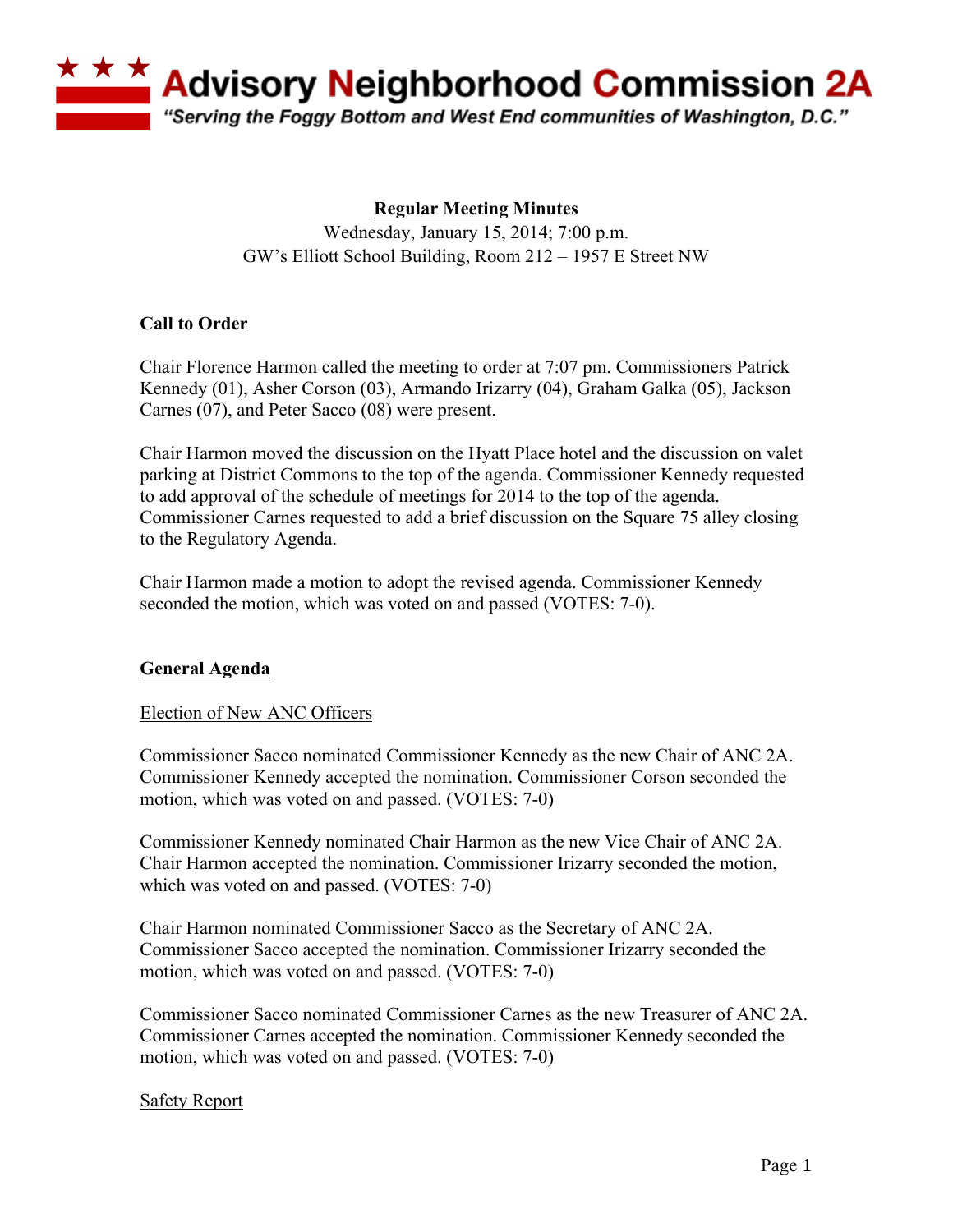Sgt. Michael Lawrence from the Metropolitan Police Department's PSA 2A07 was present to give the safety report. Sgt. Lawrence said that crime numbers to date were down by fifty percent and that the most prevalent crime was currently theft.

With regards to the concerns previously raised by Commissioner Corson concerning homeless individuals descending into street vents, Sgt. Lawrence said that the District Department of Transportation (DDOT) would be welding the vent access doors shut.

Sgt. Lawrence talked about a recent shooting and stabbing outside of Café Asia. He said that no one was seriously injured in the incident.

Sgt. Lawrence also introduced Lieutenant Karen, who was also present. Sgt. Lawrence said that she was recently brought to the Second District.

Sara Maddux, a neighborhood resident, was concerned about bicyclists coming through the neighborhood at night with no lights on their bikes. Sgt. Lawrence said he would look into it.

### Public Comments

Commissioner Kennedy said that he looked into a community member's assertion that the ANC cannot submit additional testimony for the zoning update hearings being carried out by the D.C. Zoning Commission. He said that the hearing notice that the ANC received which contains a prohibition on submitting additional testimony only applies to the individual ward public meetings, not the one specifically for ANC commissioners. He also suggested that ANC 2A should consider submitting additional testimony for that meeting.

Jack Jacobson, the Ward 2 representative on the D.C. State Board of Education, was present and gave a quick update on what the State Board of Education was up to. Mr. Jacobson said that 2013 was a busy year for the State Board, culminating in the adoption of the Next Generation Science Standards at the end of the year. He also said that the board also adopted new truancy regulations at the end of the year, and that the requirement that students be in class for eighty percent of the day to be counted as present will be revisited in 2014.

### DDOT- Update on New Hampshire Avenue Project

Ian Swain, DDOT's representative on the New Hampshire Avenue project, was not present at the meeting.

### Eastbanc Project- Library and Fire Station

Ben Sonnett from Eastbanc was present to give an update on Eastbanc's development projects for the West End Library and West End Fire Station properties.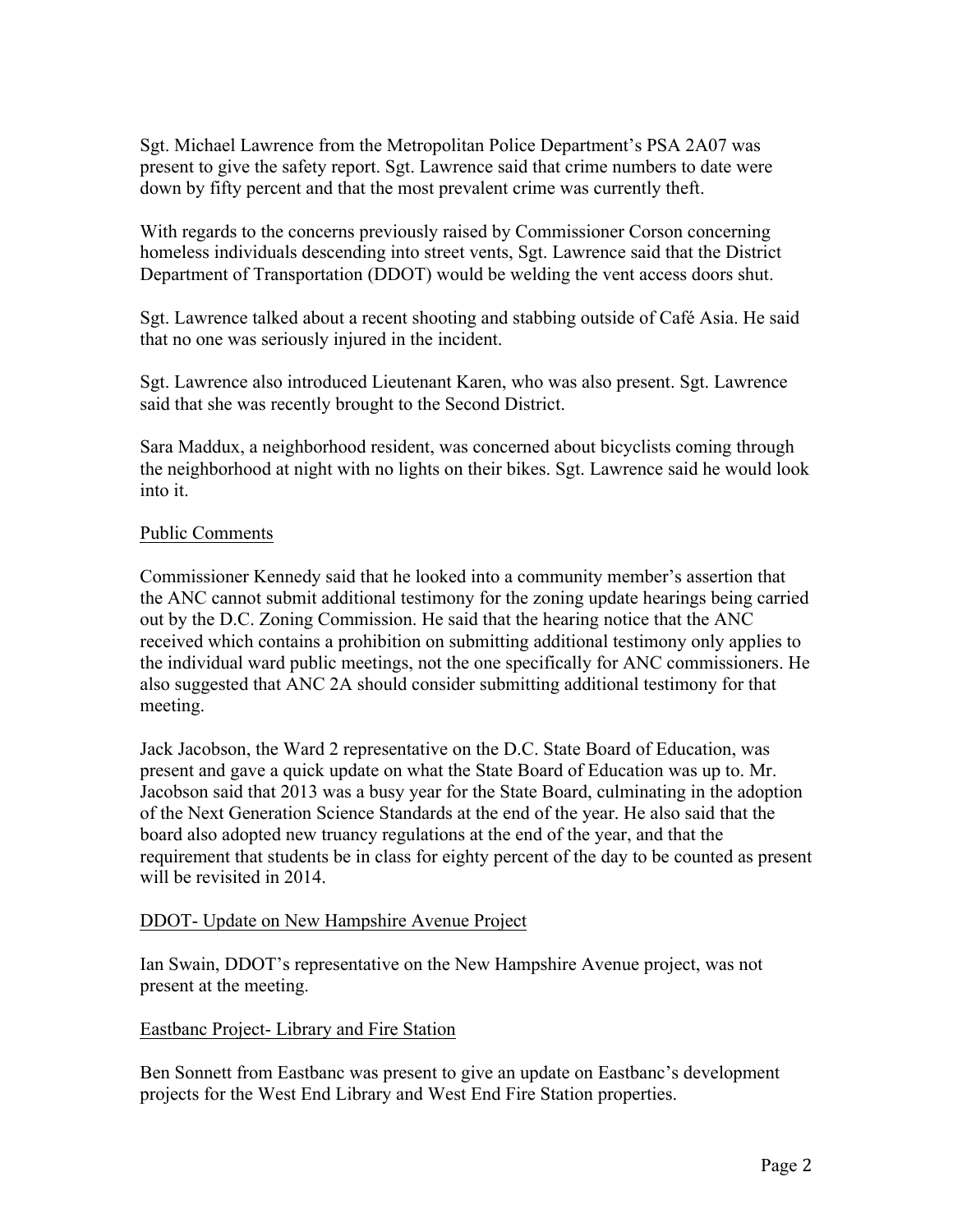Mr. Sonnett said that Eastbanc had not heard any decision from the DC Court of Appeals regarding the DC Library Renaissance Project's request to revisit their last appeal to block Eastbanc's project on the library site.

Mr. Sonnett also said that the West End Library has begun working on their new temporary facility in the Watergate complex and that the library is currently looking at a six to eight week construction schedule right now with an occupancy of the Watergate space in March.

With regards to Eastbanc's West End Fire Station project on Square 50, Mr. Sonnett said that Eastbanc was still working with the District to construct a temporary fire station in the old Stevens School parking lot. He said the fire station was looking at occupancy of the temporary facility in late July or early August.

### Ward 2 Education Network Update

Chris Sondreal, ANC 2A's representative on the Ward 2 Education Network, was present to give updates on the network. He said that the network had a meeting the past Saturday, and that they heard a representative speak about the Next Generation Science Standards that were coming to D.C.

Mr. Sondreal also said that during the previous night, the network met with the D.C. Public Schools (DCPS) Chief of Family Education to determine how DCPS would treat the Ward 2 Education Network. Mr. Sondreal said that it sounded like they would treat the network the same way as the other ward education councils.

Mr. Sondreal said that the network's next meeting would be on February  $8<sup>th</sup>$  and that they would be discussing the boundary changes and feeder patterns.

With regards to School Without Walls at Francis-Stevens, Mr. Sondreal talked about the upcoming lottery process on D.C.'s new universal lottery website, myschooldc.org. He also said that the school's principal, Richard Trogisch, is seeking people to sit on the school improvement team to help work out the upcoming planned improvements to Francis-Stevens.

### **Regulatory Agenda**

### Hyatt Place Addition to the Washington Marriott

David Avitable from Goulston & Storrs was present representing the Hyatt Place Hotel. Ilan Scharfstein from Renaissance Centro, the hotel's developer, was also present. Mr. Scharfstein said that Renaissance Centro owns the parking lot next to the Marriott and that they are planning on building a Hyatt Place Hotel on the parking lot site.

Mr. Scharfstein showed the Commission a rendering of the planned hotel. He said that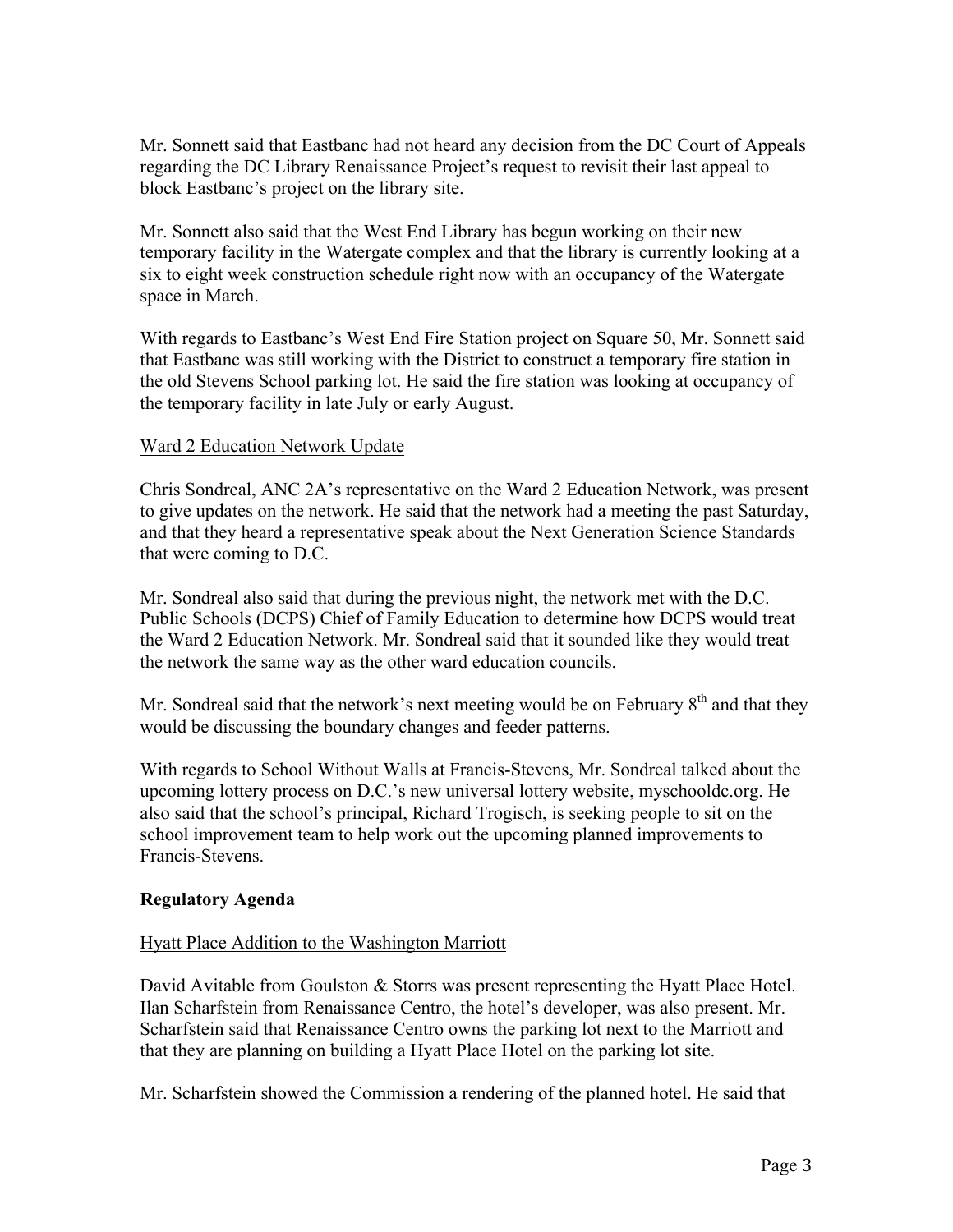the hotel would have an open and inviting ground floor that would help activate the street, as well as a small 24-hour restaurant and a business center on the first floor. He also said that the hotel would have a small planned drop-off zone in front of the hotel on M Street.

Commissioner Corson asked if Renaissance Centro was applying for any variances or if it was a by-right project. Mr. Scharfstein said that it was a by-right project.

Commissioner Corson also asked if they had conducted any traffic studies on the site. Mr. Scharfstein said that they had determined that there would be no major changes in traffic as a result of the hotel development.

Howard Biel, a local resident, said that Mr. Scharfstein took a courageous approach to the very challenging site. He also said that the traffic studies could be key to the success of the project since the planned hotel drop-off zone on M Street could be very challenging for drivers.

Chair Harmon said that her constituents told her that they were concerned with the signage and awning that was being planned to go slightly over the sidewalk. She asked what the current plans for the signage and awning were. Mr. Scharfstein showed her the current plans.

Mr. Scharfstein said that Renaissance Centro filed a comprehensive public space application, which addressed the sidewalk overhangs as well as sidewalk elements. He said that the application was filed several months ago, although a hearing with DDOT's public space committee had not been set yet.

Chair Harmon said that the she heard that the public space application the ANC had previously objected to had been withdrawn. She asked Mr. Avitable to check and see if the public space application the ANC received from DDOT on the project was still active.

Mr. Scharfstein added that there would be a bike lane on the north side of M Street, and that the bike lane would be between the sidewalk and the hotel's drop-off zone. He said that parking in the drop-off zone would be restricted to ten to fifteen minutes. Chair Harmon said that she envisions someone parking and opening their door and a biker running into it. Mr. Biel added that the hotels are normally on the north-south streets, and thus do not have bike lane problems in the West End neighborhood, as the bike lanes are mostly on the east-west streets.

## 2100 M Street BZA Extension Request

Cary Kadlecek from Goulston and Storrs was present to talk about the BZA extension request for 2100 M Street NW. He said that the BZA request was first approved in 2007 and was extended in 2009 and 2011. He also said that a new owner acquired the property in 2013 and is currently requesting another extension.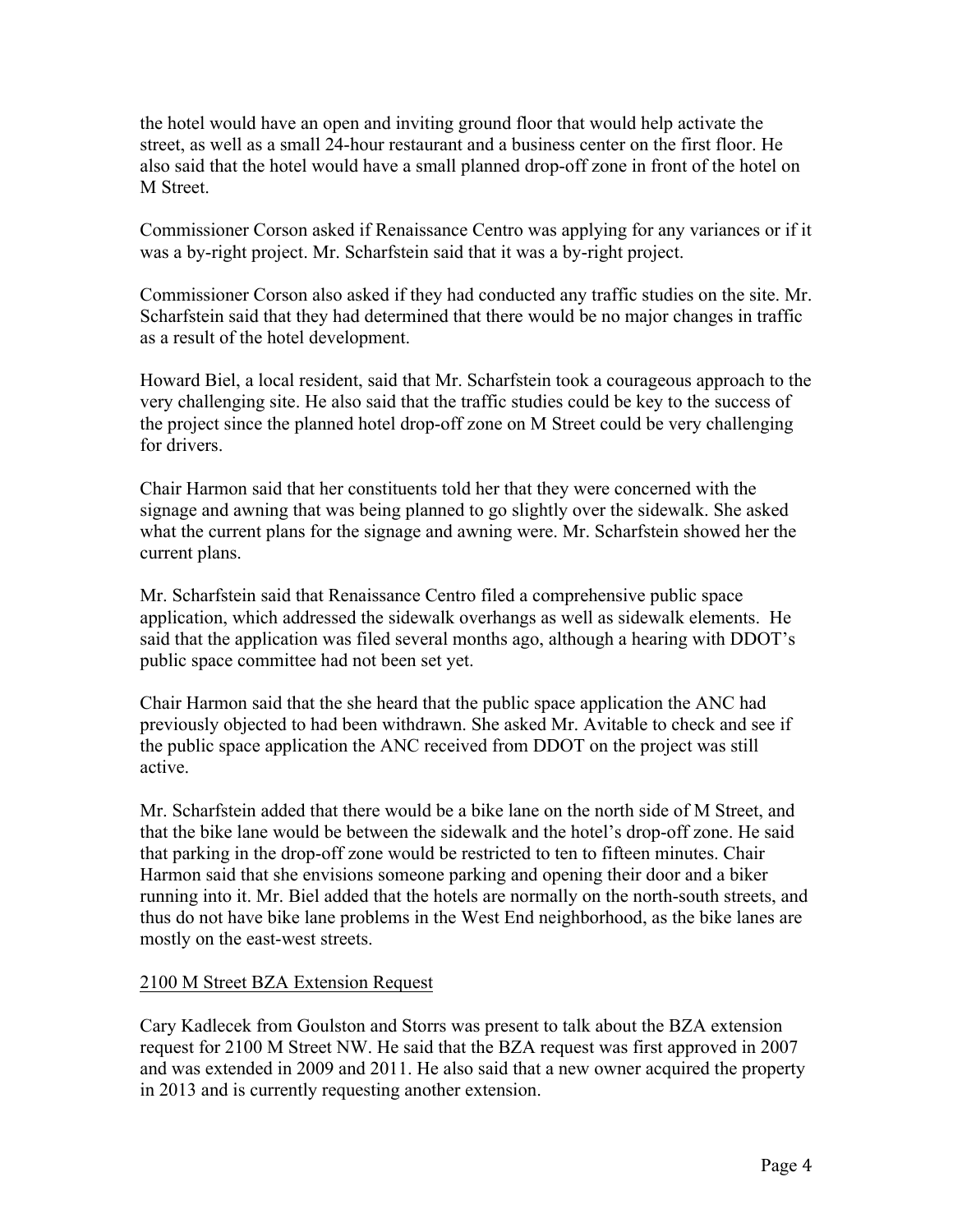Chair Harmon said that she heard from constituents who said they wanted to see the building look a little better.

Sara Maddux, a neighborhood resident, said the garage entrance on 23rd Street had problems with backing up traffic on the street. Mr. Kadlecek said that the plans for the garage would remain the same. He also said that the owner's plans are to enlarge the building by three stories and reconfigure a large portion of the inside.

Barbara Kahlow, a neighborhood resident, reaffirmed the fact that some neighbors do not want any outdoor noise in the outdoor plaza the owner is planning to build.

Commissioner Kennedy made a motion to send a letter to BZA supporting the requested extension. Commissioner Sacco seconded the motion, which was voted on and passed. (VOTES: 7-0)

### District Commons Public Space Application

Degol Demasu from District Commons' parking company, Crystal Car Park and Ride, was present to talk about changes to the staging zone for the restaurant. He said that DDOT had previously moved the staging zone from Washington Circle down to 22nd Street. He added that the parking company did not realize that there were requirements for rush hour parking on  $22<sup>nd</sup>$  Street, which outlaw parking on the street during rush hours.

Mr. Demasu said that Crystal Car Park and Ride plans on using the staging zone on 22nd Street on the weekends from 5 pm to closing, and 6:30 pm to closing on weekdays, due to rush hour restrictions on weekdays. He said that the company has submitted an application with DDOT to remove two parking spaces from the left side of 22nd Street to make way for the staging zone.

Commissioner Kennedy asked how the company would be charged if they are removing meter spaces for the staging area. Mr. Demasu was unaware of how DDOT calculated the cost to charge the company.

Commissioner Carnes made a motion to support District Commons' public space application. Commissioner Kennedy made an amendment to phrase the ANC's support as non-objection for the purposes of the DDOT application. Commissioner Carnes accepted the amendment. Commissioner Kennedy seconded the final motion, which was voted on and passed. (VOTES: 7-0)

*Chair Harmon left the meeting for a personal matter, and Commissioner Kennedy assumed the role of Chair.*

### Zoning Rewrite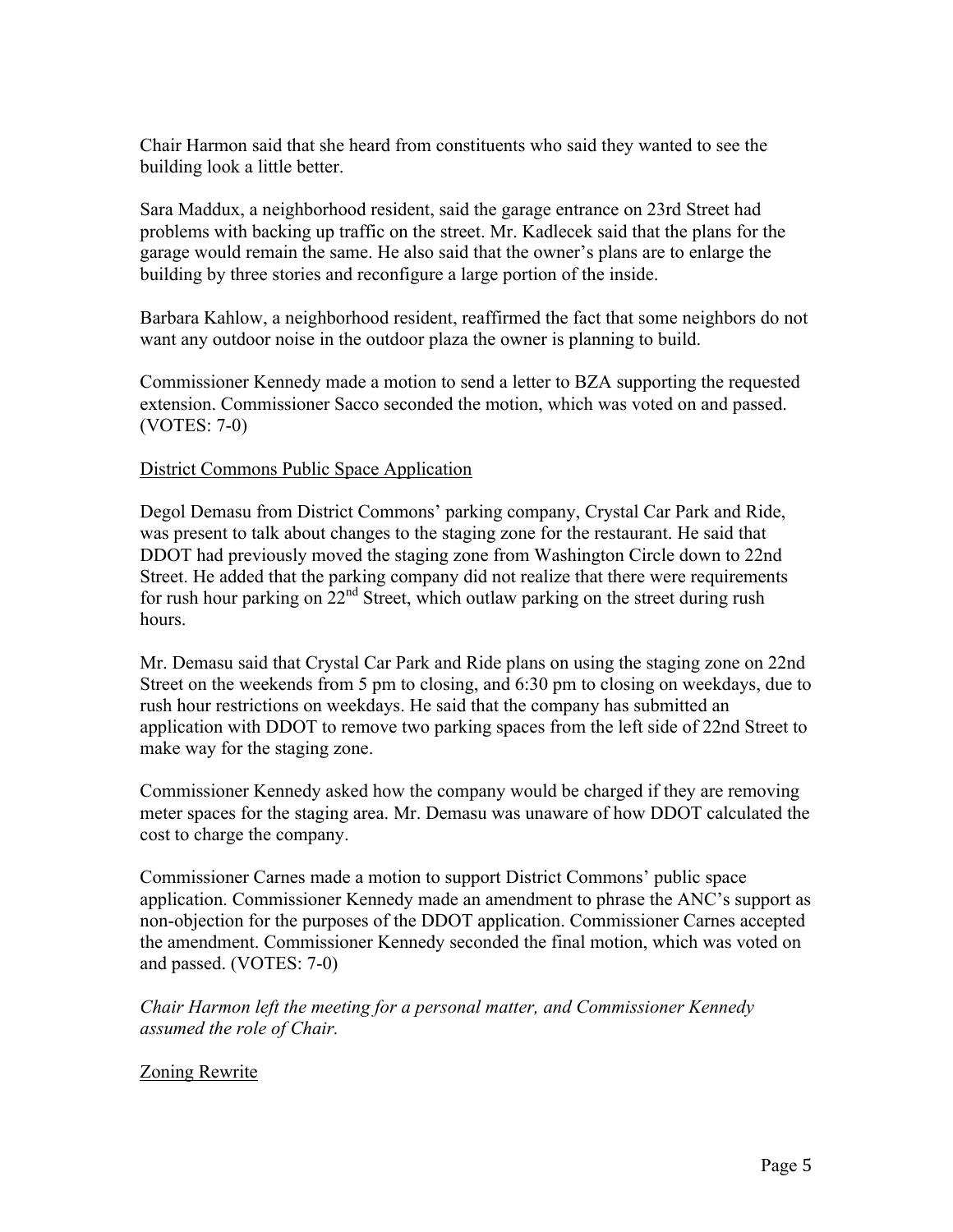Chair Kennedy suggested that the ANC weigh in on a specific subsection of the rewrite, as a supplementary addition to its previous testimony on other issues in November.

Barbara Kahlow said the one thing ANC 3D did really well in their resolution on the zoning update was to suggest that the Zoning Commission weigh in on the campus plan sections of the zoning rewrite at a later, separate time.

Commissioner Kennedy read a proposed resolution he wrote, which addressed including university-owned commercial properties under the campus plan in the rewrite.

## *Commissioner Sacco recused himself from discussion and voting on Commissioner Kennedy's proposed resolution.*

Ms. Kahlow suggested adding an additional line to Chair Kennedy's resolution, which asks the Office of Planning to prepare supplemental textual changes to address additional subject areas related to campus plans such as omnibus Planned Unit Developments and the length of campus plans.

Commissioner Corson said that he thinks D.C. has a responsibility to weigh in on university-owned commercial developments under the campus plan.

Commissioner Corson made a motion to approve Commissioner Kennedy's resolution. Commissioner Carnes seconded the motion, which was voted on and passed. (VOTES: 5- 0-0, Commissioner Sacco recused)

### Whitehurst Freeway Resolution

Commissioner Corson said that he thought it was important that the ANC strengthen its position against tearing down the Whitehurst Freeway, especially since the topic of tearing it down had come up again in the election season. He also thanked Elizabeth Elliott, Joy Howell, and Ron Cocome for their work in creating a new ANC resolution weighing in on the Whitehurst Freeway.

Commissioner Corson read the final resolution.

Commissioner Corson made a motion to adopt the resolution. Commissioner Carnes seconded the motion, which was voted on and passed. (VOTES: 6-0)

## Square 75 Alley Closure Discussion

### *Commissioner Sacco recused himself from discussion and voting on this matter.*

Commissioner Carnes gave an overview of GW's Square 75 alley closure process, including how the ANC previously voted to support the alley closure since there was no net loss of square feet on the site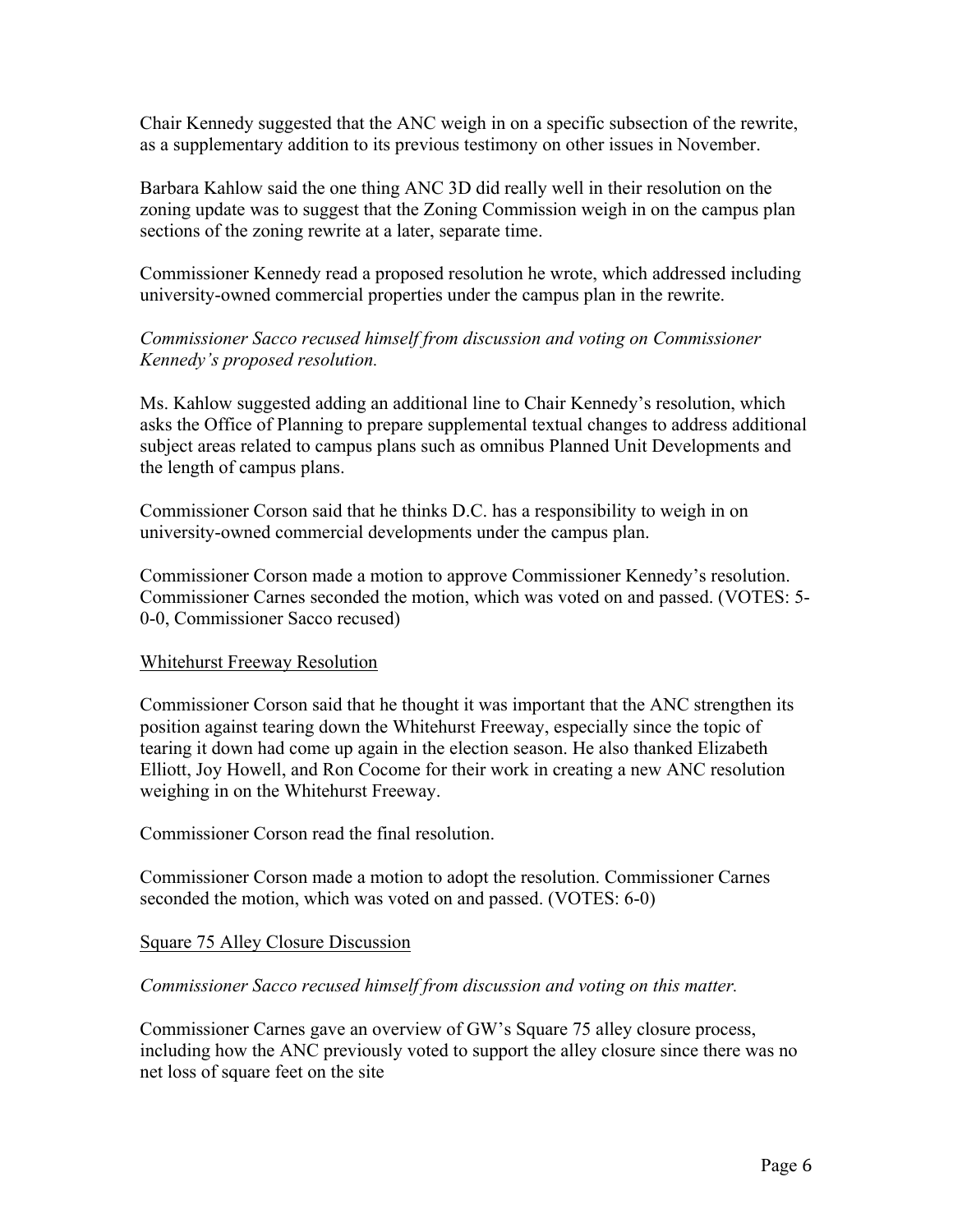Ms. Kahlow said that the West End Citizens Association (WECA) would be opposing the Square 75 alley closing. She said that the resulting Square 75 development project is a commercial development and that it is only hurting the neighbors. She also talked about the net loss of retail space as a result of the project. She then said that WECA is seeking funding from GW for elevators for a second metro entrance in exchange for the Square 75 alley closing.

Commissioner Corson asked how WECA came to an amount suitable for GW to give to the Washington Metropolitan Area Transit Authority (WMATA) in exchange for the alley closing.

David Avitable from Goulston & Storrs, who is GW's legal counsel on the project, explained what amenities GW has already given to the neighborhood as part of the Square 75 project. He also reiterated the fact that the President Condominium is supporting the alley closing.

Dina Modianot-Fox, a neighborhood resident, said that although she agreed with Ms. Kahlow's position, she questioned why the ANC would try to receive funding for a second Metro entrance through the alley closing process if it has already failed with the D.C. Council in the past. Commissioner Carnes said that Ward 2 Councilmember Jack Evans had given support for funding in the past.

Commissioner Corson said that he would like to see the ANC change their position from supporting the alley closure to no position on the issue, since the ANC should not undermine the efforts of a neighborhood group who is becoming active on the issue.

Commissioner Corson made a motion to reconsider ANC 2A's previous decision on the alley closure. Commissioner Carnes seconded the motion, and Chair Kennedy deemed the motion adopted without objection.

Commissioner Corson then made a motion to have the ANC take no position on the Square 75 alley closing. Commissioner Carnes seconded the motion, which was voted on and passed. (VOTES: 5-0-0, Commissioner Sacco recused)

### Race For Every Child 5K

George Banker from Race For Every Child 5K was present. He said that the race would have a staging area in Freedom Plaza that will house the starting line and children's activities. He also said that the race would be on September 13, 2014 and would benefit Children's National Medical Center.

Commissioner Corson made a motion to support the race application. Commissioner Galka seconded the motion, which was voted on and passed. (VOTES: 6-0)

### Rock N Roll USA Marathon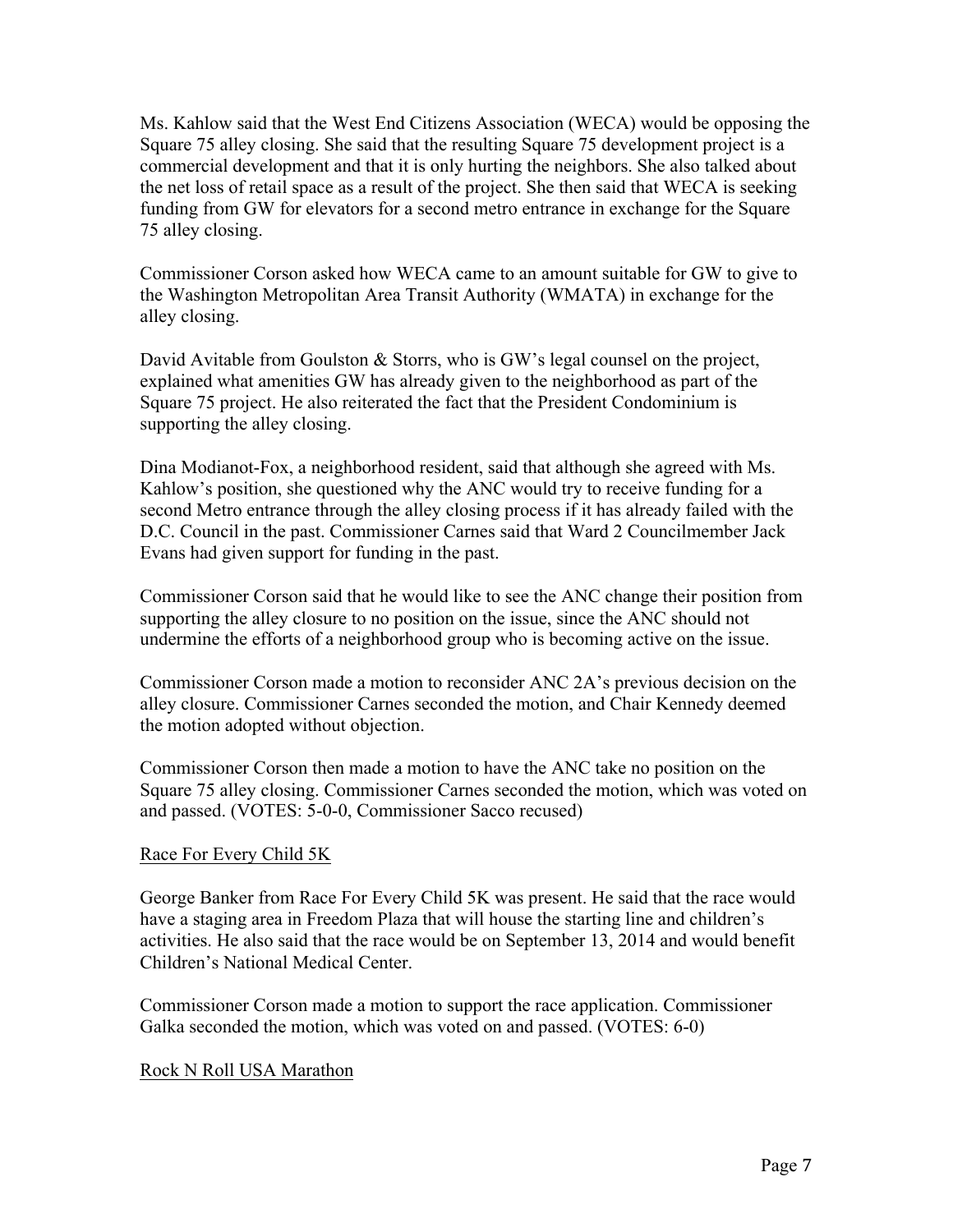Diana Thomas from the Greater Washington Sports Alliance was present to talk about the race. She said that the race will be on March 15, 2014, and the sports alliance is expecting about 25,000 runners. She went over the map of the race's course.

Commissioner Corson was concerned about the fact that the race was a privately organized event. Ms. Thomas said the event was taken over by the Competitor Group a few years ago.

Commissioner Sacco was concerned with the fact that amplified music would be playing at one site in the neighborhood, at the corner of E Street and  $21<sup>st</sup>$  Street, at approximately 8 am when the runners pass it.

Commissioner Carnes made a motion to conditionally support the race application provided freeway output traffic from the E Street Expressway was rerouted properly and the sound stage at the corner of E Street and 21st was moved. Commissioner Sacco seconded the motion, which was voted on and passed. (VOTES: 6-0)

### Nike Women's Half Marathon

Lee Granados from Pacers Events was present to talk about the Nike Women's Half Marathon. She said that the marathon would be held on April 27, 2014. She also said that there would be a slight change in the route in the SW waterfront area. She added that the route only comes into the Foggy Bottom neighborhood by the Rock Creek Parkway area in the back of Kennedy Center.

Ms. Granados said that approximately 15,000 people run in the marathon every year.

Commissioner Irizarry asked race organizers to keep the noise to a minimum, especially at the turn on Rock Creek Parkway behind the Kennedy Center and the Watergate Complex.

Chair Kennedy asked if there would be any conflicts with the event's expo on the Georgetown waterfront like last year. Ms. Granados said that she is working with the National Park Service to make sure there is no double-event booked at the Thompson Boat House.

Commissioner Irizarry made a motion to support the race application. Commissioner Sacco seconded the motion, which was voted on and passed. (VOTES: 6-0)

### **Administrative Agenda**

### Adoption of Minutes

Commissioner Sacco made a motion to adopt the October 2013 minutes. Commissioner Irizarry seconded the motion, which was voted on and passed. (VOTES: 6-0)